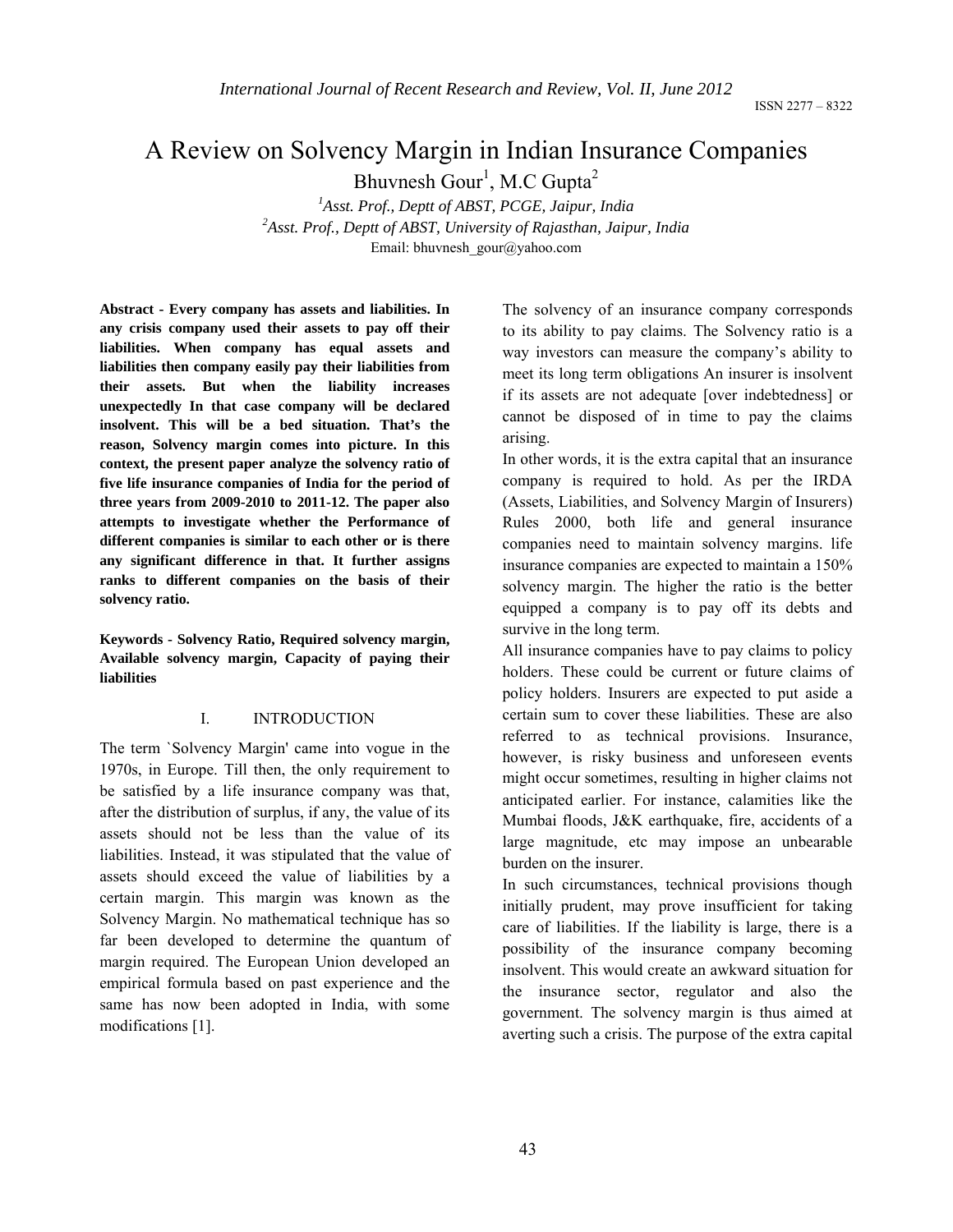all insurers are required to keep as per the regulatory norms is to protect policy holders against unforeseen events.

The solvency margin is designed to take care of problems that are usually not anticipated. It also provides elbow room to the managers of insurers to rectify problems and take precautionary measures.

However, whether an insurance company fails also depends upon the magnitude of the crisis. Ordinarily, an insurance company with the requisite solvency margin is not likely to fail.

However, insurance Business is risky in nature and there can be no absolute guarantee. Events such as the terrorist attack on the World Trade Centre in New York can create unexpected liabilities of intense difficulty to anticipate and cover. Liabilities can also increase manifold as a result of fraud by employees. No insurance regulator or company can completely guard against fraud, solvency margin norms notwithstanding. However, such occurrences are rare. Insurance failure in the past two decades has been very rare.

According to section 64 VA of the insurance Act, 1938 every insurer required to maintain a *Required Solvency Margin* (RSM). This Required Solvency Margin cannot be less than an amount prescribed by the IRDA [2].

# II. DETERMINATION OF SOLVENCY RATIO OF LIFE INSURERS

"Solvency Ratio" means the ratio of the amount of Available Solvency Margin to the amount or Required Solvency Margin.

## Solvency Ratio = Available Solvency Margin Required Solvency Margin

(a) "Available Solvency Margin" means the excess of value of assets (furnished in IRDA-Form-AA) over the value of life insurance liabilities (furnished in Form H as specified in Regulation 4 of Insurance Regulatory and Development Authority (Actuarial Report and Abstract) Regulations, 2000) and other liabilities of policyholders' fund and shareholders' funds.

(b) "The Required Solvency Margin" is based on mathematical reserves and sum at risk, and the assets of the policyholders' fund.

The numerator of the ratio represents the items such as

- (i) Capital or funds
- (ii) Various reserve that include price fluctuation reserve
- (iii) A portion of unrealized profits obtained from real estate and stocks

The above characteristics call on the insurers to follow certain basic principles of asset management:

- (i) Safety: As a minimum fund value should not erode.
- (ii) Profitability: Returns on investment must exceed cost of liabilities.
- (iii) Liquidity: Ready for payment of claims and surrenders.

The denominator of the ratio belongs to the risks like:

- (i) Underwriting Risks: Risk of miscalculating premiums and miscalculate technical provisions.
- (ii) Risks on the expected interest rated: It is considered to be an important factor contributing to the insolvency of an insurance company.
- (iii) Risks related to asset management : Growth risk arising out of exercise growth not matched by sufficient resources of due to wrong selection or wrong pricing of products.

Life insurers follow one or more of the following assets liability management methods for healthy asset liability ratio:

- (i) Cash flow testing: The actuary tests the cash flow of the insurance company under various interest rate scenarios.
- (ii) Cash flow matching: A block of liabilities with identified cash flow would be matched with a block of assets with identical cash flow.
- (iii) Immunization: Duration of the liability portfolio is estimated and matched with and asset portfolio of identical duration.

Insurance Regulatory and Development Authority has prescribed methods of valuation of assets and liabilities of Life insurance [3].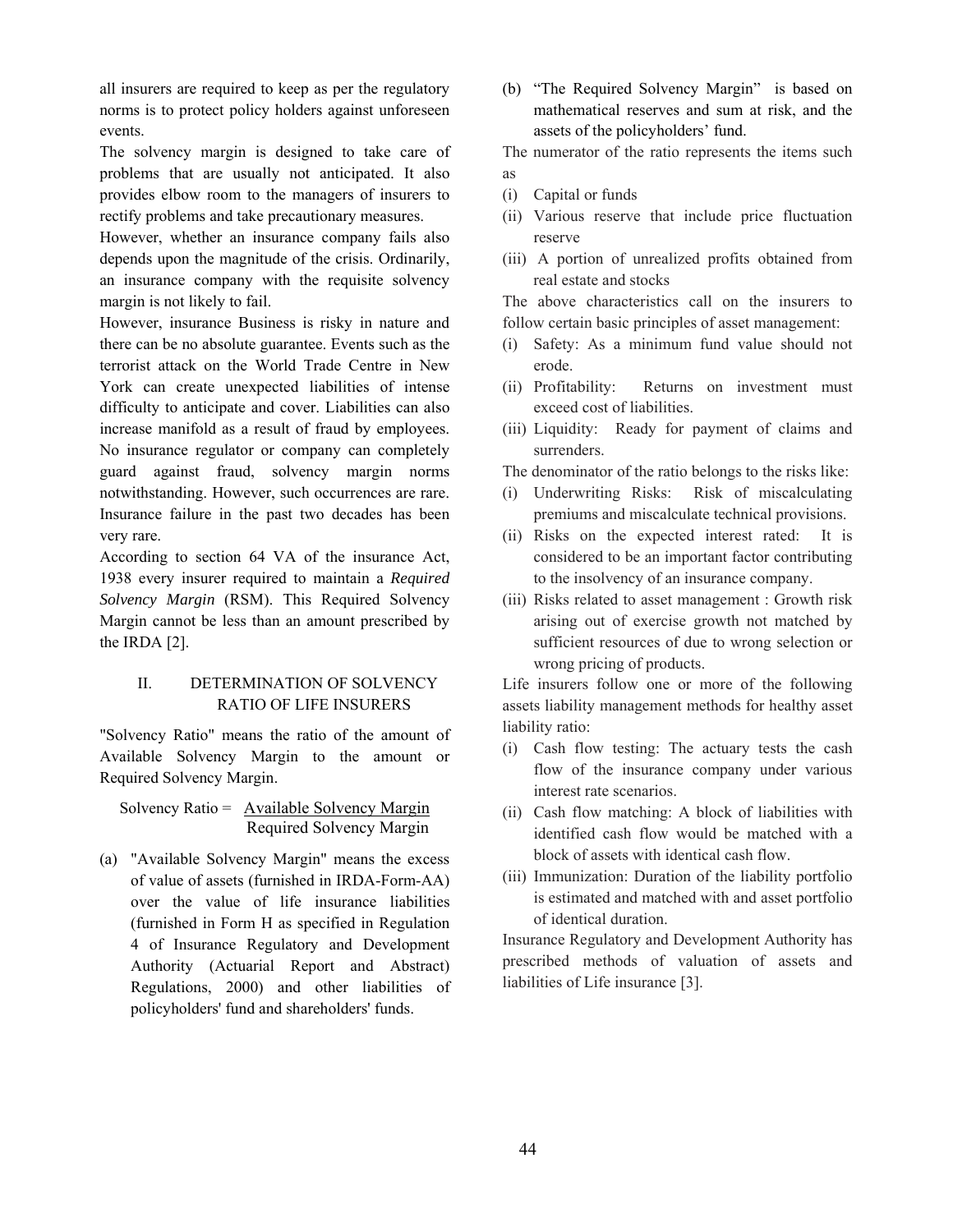## III. MINIMUM REQUIRED SOLVENCY MARGIN OF LIFE INSURER

In the case of an insurer carrying on life insurance business, the required solvency margin shall be the higher of rupees five hundred million (one billion in case of re-insurers) or the aggregate sum arrived at based on a formula given in the insurance Act/ Regulation.

 The Life insurance companies may have to inject additional capital to maintain the minimum required solvency margin as per the regulatory requirements. IRDA has set a minimum Solvency Ratio (Ratio of Actual Solvency Margin to the Required Solvency Margin) of 1.5 for all life insurers.

 Every life insurer is required under the IRDA (Assets, Liabilities and Solvency Margin of Insurers) Regulations, 2000, to prepare a statement of solvency margin in accordance with Schedule III-A [4].

 From 2007-08, life insurers must be presented their Solvency Status in enclosed statement (From KT-Q) on quarterly (June 30, September 30, December 31 and March 31) basis every year [5]. The details of Annexure I are as follows:

- 1. Item No. 01 shall be the amount of the total Adjusted Value of Assets in respect of policyholders' funds as mentioned in Form IRDA-Assets-AA.
- 2. Item No. 02 shall be the amount of Total Liabilities as mentioned in Form HG.
- 3. Item No. 03 shall be the amount of other liabilities arising in respect of policyholders' funds and as mentioned in the Balance Sheet
- 4. Items No. 05 shall be the amount of the Total Adjusted Assets in respect of shareholders' funds as mentioned in Form IRDA-Assets-AA.
- 5. Item Nos. 06 shall be the amount of other liabilities arising in respect of shareholders' funds and as mentioned in the Balance Sheet;
- 6. Annexure must be signed by CEO and Appointed Actuary.

The Solvency Ratio of different life insurance companies for year 2011-2012, 2010-2011, 2009- 2010 is shown in Table I, II and III respectively. Solvency Ration of LIC [6], ICICI Prudential Life Insurance Company Ltd. [7] ,HDFC standard Life Insurance Company Ltd. [8] , Birla Sun Life Insurance Company Ltd.[9] ,SBI Life Insurance Company Ltd.[10] are considered in this paper to be studied. Table IV shows the ranks of these selected companies on the basis of their solvency ratio as on March 2012.

## TABLE I

Solvency Ratio of different Life Insurance Companies

| For the year 2011-2012        |              |                   |              |               |  |  |
|-------------------------------|--------------|-------------------|--------------|---------------|--|--|
| of<br>Name<br>Life<br>Insurer | June<br>2011 | September<br>2011 | Dec.<br>2011 | March<br>2012 |  |  |
| <b>LIC</b>                    | 1.57         | 1.59              | 1.56         | 1.58          |  |  |
| <b>ICICI</b>                  | 3.75         | 3.89              | 3.74         | 3.71          |  |  |
| <b>HDFC</b>                   | 1.85         | 1.83              | 1.80         | 1.88          |  |  |
| <b>BIRLA</b>                  | 3.20         | 3.43              | 3.46         | 2.99          |  |  |
| <b>SBI</b>                    | 2.2          | 2.14              | 2.13         | 2.09          |  |  |

TABLE II Solvency Ratio of different Life Insurance Companies

| For the year 2010-2011        |              |                   |              |               |  |  |
|-------------------------------|--------------|-------------------|--------------|---------------|--|--|
| of<br>Name<br>Life<br>Insurer | June<br>2010 | September<br>2010 | Dec.<br>2010 | March<br>2011 |  |  |
| <b>LIC</b>                    | 1.62         | 1.66              | 1.55         | 1.54          |  |  |
| <b>ICICI</b>                  | 3.09         | 3.05              | 3.24         | 3.27          |  |  |
| <b>HDFC</b>                   | 2.02         | 1.92              | 1.8          | 1 72          |  |  |
| <b>BIRLA</b>                  | 2.23         | 2.24              | 2.25         | 2.89          |  |  |
| <b>SBI</b>                    | 2.25         | 2.22              | 2.16         | 2.04          |  |  |

TABLE III Solvency Ratio of different Life Insurance Companies

| For the year 2009-2010     |               |              |              |              |               |  |
|----------------------------|---------------|--------------|--------------|--------------|---------------|--|
| Name of<br>Life<br>Insurer | March<br>2009 | June<br>2009 | Sept<br>2009 | Dec.<br>2009 | March<br>2010 |  |
| <b>LIC</b>                 | 1.54          | 1.74         | 1 72         | 1.66         | 1.54          |  |
| <b>ICICI</b>               | 2.31          | 2.54         | 2.57         | 2.89         | 29            |  |
| <b>HDFC</b>                | 2.58          | 2.32         | 2 1 4        | 1.95         | 18            |  |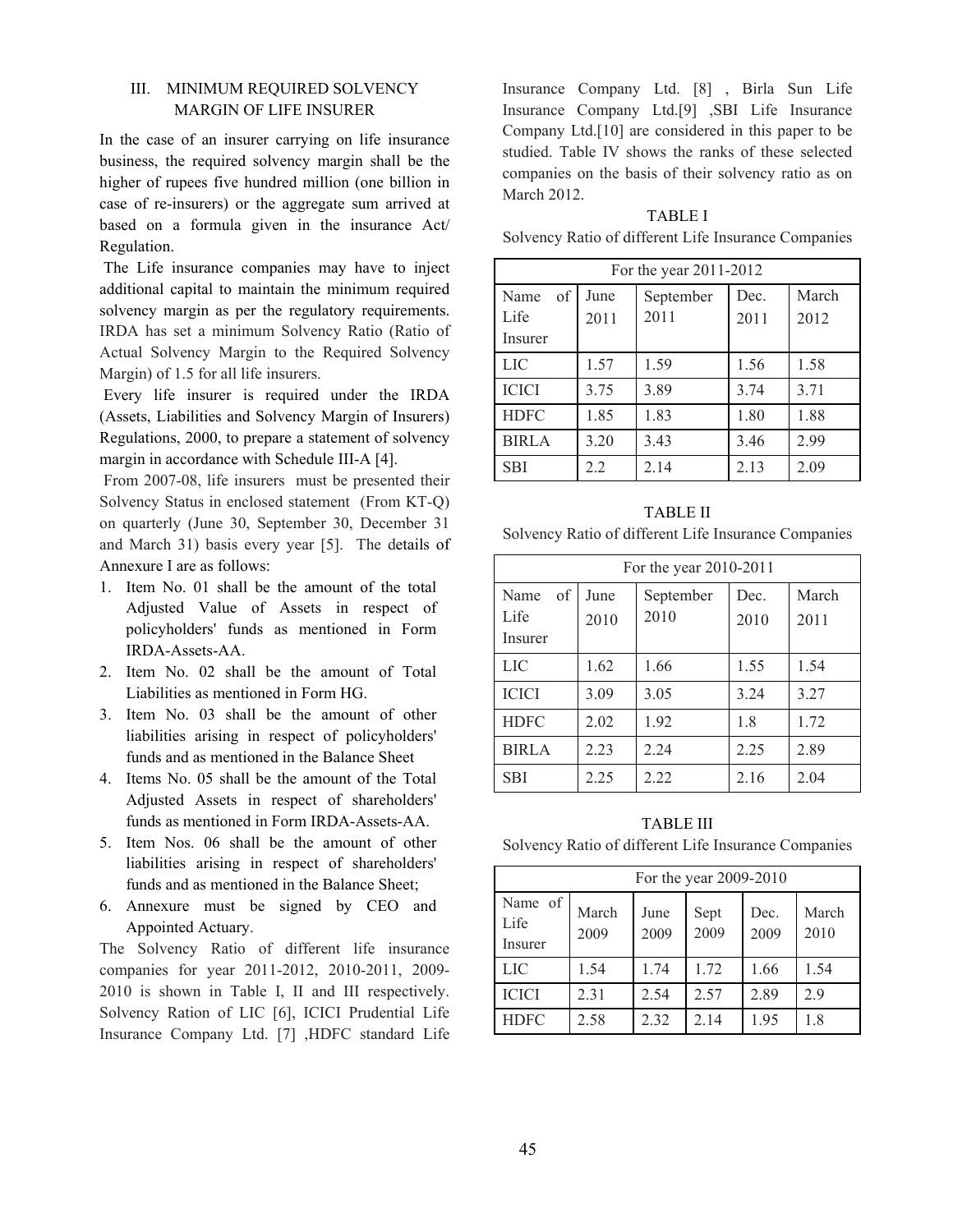| IRI A | $\Omega$ $\Delta$ | 194          | 1.96  | 1.75 | 121    |
|-------|-------------------|--------------|-------|------|--------|
| ו טי  | າ ດາ              | $\sqrt{273}$ | 12.64 | 1252 | L 2 17 |

TABLE IV Ranks to Selected Companies on The Basis of Their Solvency Ratio as on March 2012

| <b>COMPANIES</b>                | LIC  | <b>ICICI</b> | <b>HDFC</b> | <b>BIRLA</b> | <b>SBI</b> |
|---------------------------------|------|--------------|-------------|--------------|------------|
| <b>SOLVENCY</b><br><b>RATIO</b> | 1.58 | 3.71         | 1.88        | 2.99         | 2.09       |
| <b>RANK</b>                     |      |              | ΙV          |              | ш          |

As shown from table IV, ICICI prudential found best in terms of solvency ratio among all the selected companies of the industry. It is followed by Birla sun life, SBI, HDFC and LIC.

#### IV. CONCLUSION

The paper reveals that Solvency of a life insurer is heavily dependent on the returns received from total investible funds and the interest rate. It has to be maintained by all the Insurance Companies in India whether its Private or Public sector. All the companies are at same level, some of them are old, some are new, some are big and some are small, but its same for all and everything is under IRDA norms and scrutiny. So which company is safe or unsafe is not relevant now. Risk is with every company and that is equal for all.

 Some bad unexpected event like Earthquake or some terrorist attack which kills say 1000′s of people can dramatically increase Insurer's Liability, but in most of the cases its always taken care by choosing adequate Solvency margin. But there are always those small percentage chances of the Failure which you have to live with this risk.

#### V. REFERENCES

- [1] "Solvency margin requirements of life insurance companies," Online edition of India's National Newspaper *The Hindu* Monday, Oct 04, 2004. http://www.hindu.com/biz/2004/10/04/stories/200410 0400201400.htm
- [2] "Maintenance of Solvency Margins of Insurers," Annual report of IRDA 2010-11, p.39 Available: http://www.irda.gov.in
- [3] Pradeep Kansal, "Solvency Margin in Indian Insurance Companies," Overview, June2004, p.1353. http://www.icai.org/resource\_file/11212p1352-54.pdf
- [4] Insurance Regulatory and Development Authority (Assets, Liabilities, and Solvency Margin of Insurers) Regulations, 2000. Available: http://www.irdaindia.org /1983- ALS.rtf.
- [5] "Reporting of Maintenance of Solvency Ration-Quarterly Basis," Circular No. 056/IRDA /ACTI / Solvency margin/February-07, Available: http://www.irdaindia.org
- [6] Public Disclosure form L-32. Available: http://www.licindia.in/publicdiscloser/index.html
- [7] http://www.iciciprulife.com/public/Investor-Relations/ financial-information/financial-information-fy2010. htm
- [8] Public Disclosure form L-32. Available: http://www.hdfcinsurance.com/AboutUs/AboutUsFin ancialHighlights.aspx
- [9] Public Disclosure form L-32. Available: http://insurance.birlasunlife.com/AboutUs/PublicDisc losure/tabid/386/Default.aspx
- [10] http://www.sbilife.co.in/sbilife/content/37\_0